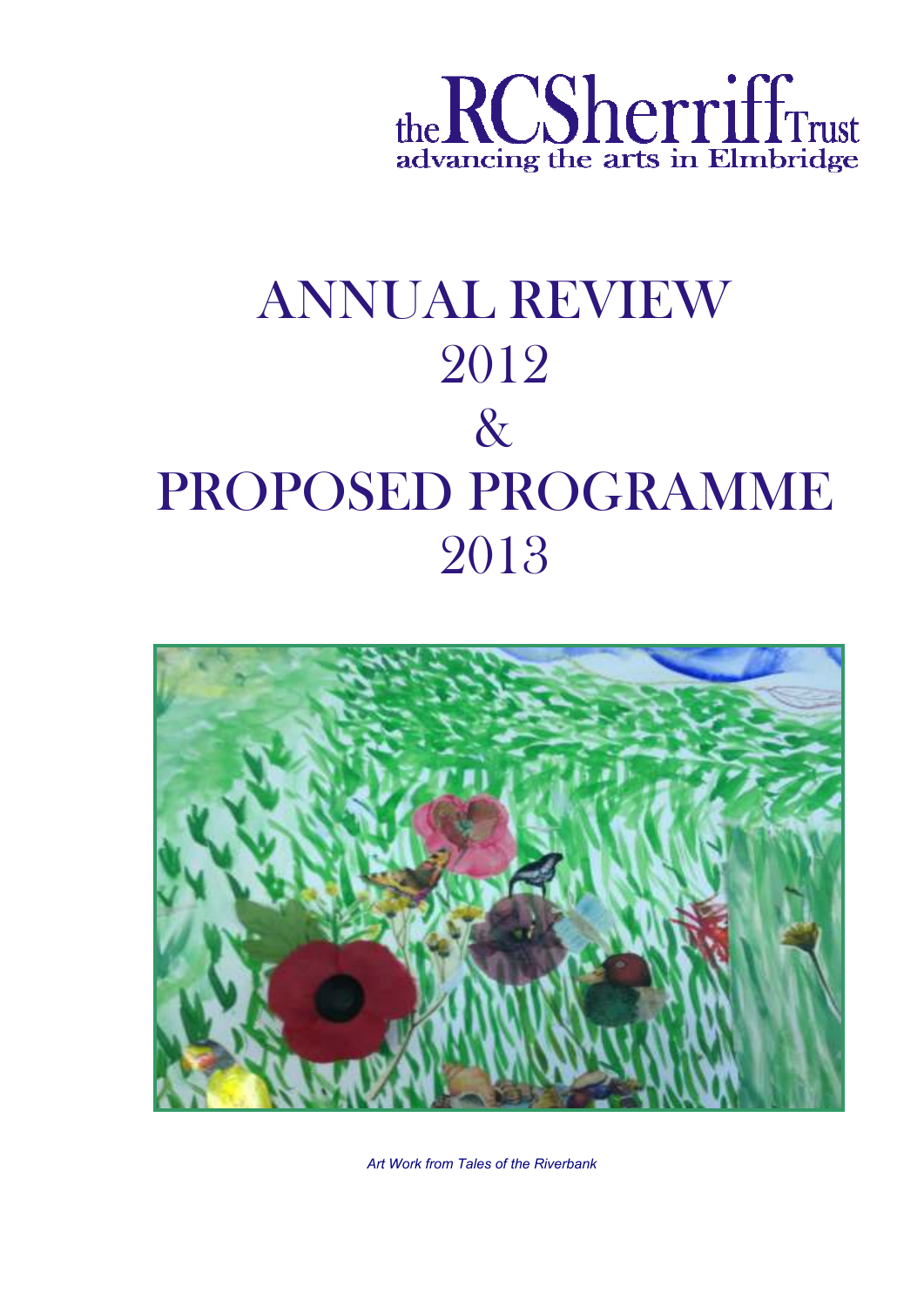# **1. AIMS OF THE R C SHERRIFF TRUST**

To develop, promote and support the amateur and professional arts in the Borough of Elmbridge, through:- awarding grant aid to local artists, arts organisations, venues and projects; organising and directly managing arts initiatives; publishing and distributing a free listings magazine, "*Arts Focus*", three times a year; and offering advice and information to the arts community and to members of the public.

#### **OBJECTIVES**

The R C Sherriff Trust supports the arts in Elmbridge, through its grant-making and its self-generated projects, for the following purposes:

- To support and stimulate excellence, new ideas and innovation in the arts in the borough, whether amateur or professional
- To invest in the creative talent of individual artists in Elmbridge and to provide opportunities for them to develop further their skills and knowledge
- To increase opportunities for all Elmbridge residents to take part in or experience high-quality arts activities, whatever their economic or social circumstances
- To increase resources and improve facilities for the arts in the borough
- To support and encourage initiatives aimed at the development of new audiences and venues for the arts in the borough
- To promote good practice in management, marketing, fundraising and educational work amongst arts organisations in Elmbridge, and to encourage collaboration.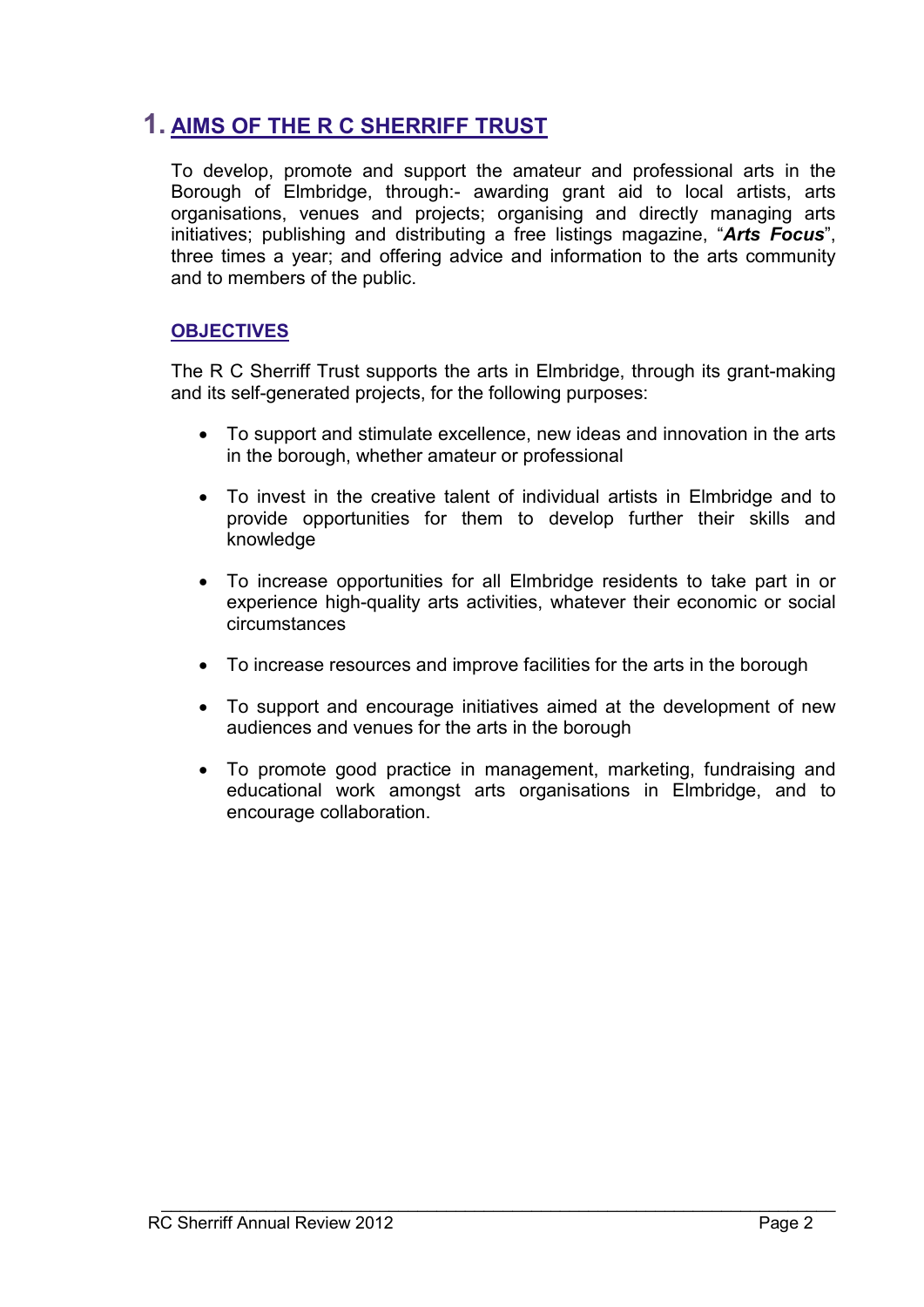# **2. PROGRAMME FOR 2012: OUTCOMES**

# **2.1. Governance, Networking, Planning and Strategy:**

- Convened 4 meetings of the full Board (quarterly).
- Continued the working relationships with Surrey Arts Officers and participated in meetings of the Surrey Arts and Leisure Development Officers Group (SALDO).
- Met regularly with the Elmbridge Arts Development Officer to coordinate plans and services and to agree on areas of co-operation, such as the annual Literary Competition and EBC's first Youth Arts Festival "Look: Hear"
- Maintained and increased working relationships with other partners in the borough, including Carer Support Elmbridge; the Centres for the Retired; the Centre Manager at The Heart; Cobham Chamber of Commerce; Cobham Churches Together; Elmbridge Arts Council; Elmbridge Borough Council; Elmbridge Community Link; Elmbridge Housing Trust; Elmbridge Museum; Elmbridge Youth Theatre; Fast and Loose Theatre Company; the Friends of St George's, Esher; Hinchley Wood Education Trust; individual schools; JTI; Painshill Park; Love of Learning; Music in Hospitals; the Princess Alice Hospice; Riverhouse Arts Centre; Surrey Brass; the Voice Education Trust; Walton Business Group; Walton Charity and Walton and Weybridge Advocacy Group.

# **General Management and Marketing:**

• Produced and distributed 3 issues of **"Arts Focus",** with a regular review of, and improvements to, the format, database, and distribution system, *through the services of a freelance Editor.* 



- Continued to improve the services and information available via the **website**, *through the services of a freelance Webmaster.*
- Continued to promote and manage the hire of our two sets of **Radio Microphones** *(Trantec and Sennheiser systems)* and small **Exhibition Stands.** We have 16 microphones available, various combinations of which were hired out on **9** occasions. The display boards were used by the staff to mount displays about R C Sherriff and the work of the Trust at appropriate events throughout the year.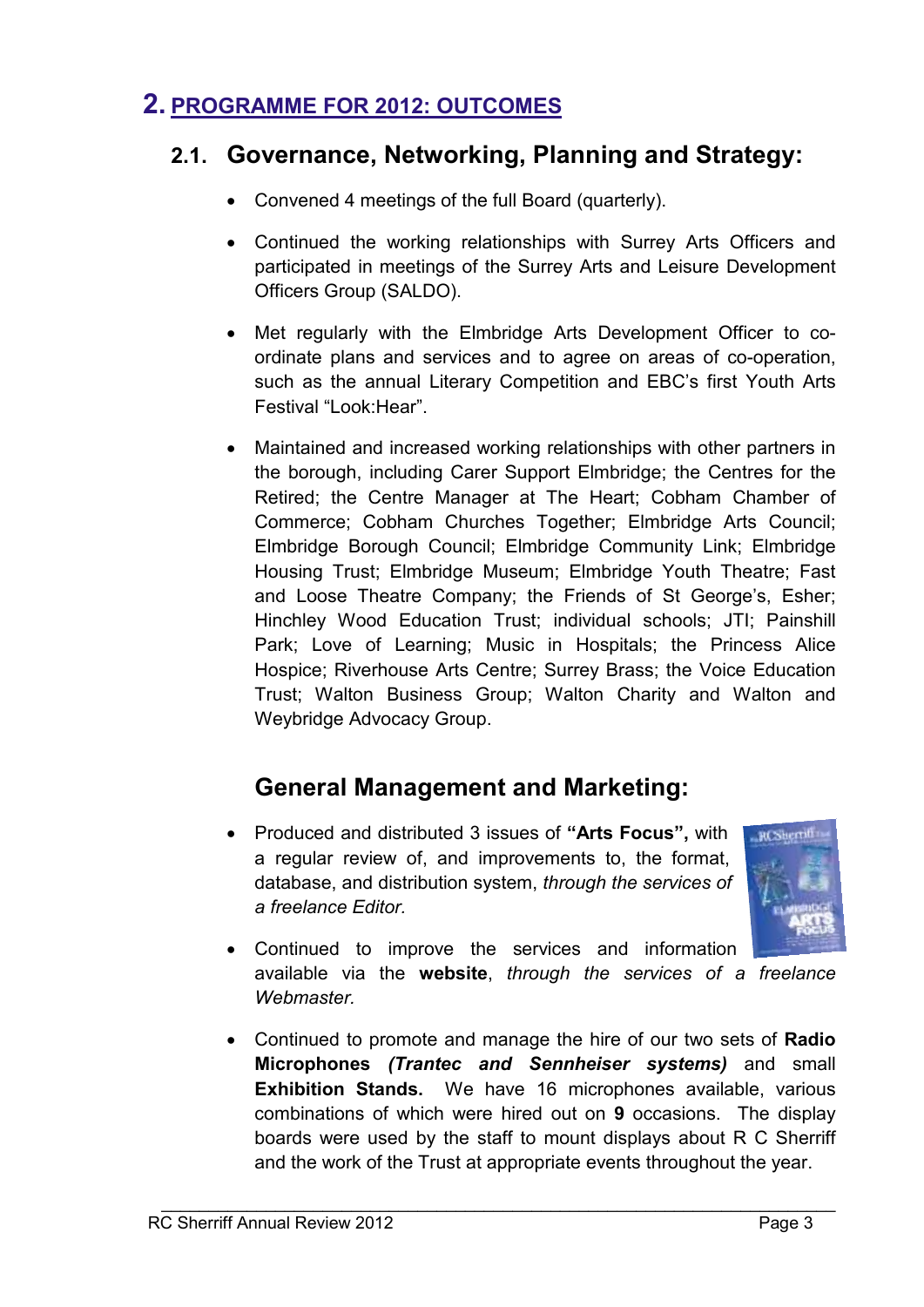- Continued to review and improve the office administrative systems, and to keep the Trust's administration costs under close scrutiny.
- Administered and supervised 4 (quarterly) grant application/assessment 'rounds'.

# **3.2 Arts Projects:**

# **3.2.1 2012 DIRECTLY MANAGED PROJECTS**

#### **January onwards: Elders Arts Project** (**a three-year programme from June 2011)**

January was the start of the second 'half' of our first year of this project, run in partnership with *Carer Support Elmbridge*, *Elmbridge Housing Trust* and *Walton Charity*, and supported by local business, *JTI.* We continued with the monthly Friday **art/creative writing workshops,** run by *artists, Sue Meer and Mary Quinn*, *of Artwords,* at *City Wharf House,* Thames Ditton; and the weekly Thursday **Singalongs** with *Pete Allen and Craig Murdoch, of Whirlygig Arts,* at *Fenner House*, Hersham. After Easter, we added in a shorter weekly Singalong, on Thursday afternoons, at *Sherwood House*, Walton, where the residents are quite frail and confused.

The highlight of the summer 'term' was a very successful **Diamond Jubilee Tea Party and Singalong**, for *all* the participants in the project, at **Fenner House**, on Thursday 31<sup>st</sup> May. The afternoon included an exhibition of the art work and written pieces, decorated with bunting created by members of the art workshop.

We ran a third intensive **art and writing project**, for four days per week for four weeks, in July and August, in two venues – *Hersham Community Hall* on Mondays and Wednesdays, and *City Wharf House* on Tuesdays and Thursdays. Guided and encouraged by Sue and Mary, the participants created two communal collage friezes as well as individual books of creative writing and reminiscence, on the theme of **"Tales from the Riverbank"**. These were first displayed at a special tea party at JTI's UK Head Office in Weybridge, on Sunday 30<sup>th</sup> September, where they stayed for two weeks, and then again in Walton Charity's Mayfield House on Friday 26<sup>th</sup> October. When installed as one continuous mural, the artwork looked very impressive! It was a great achievement, and has now been given a permanent home on the walls of City Wharf House.

The monthly art/writing workshops, and the weekly Singalongs resumed in September. The latter sessions culminated in an invitation to participate in EHT's Christmas Party for their elderly



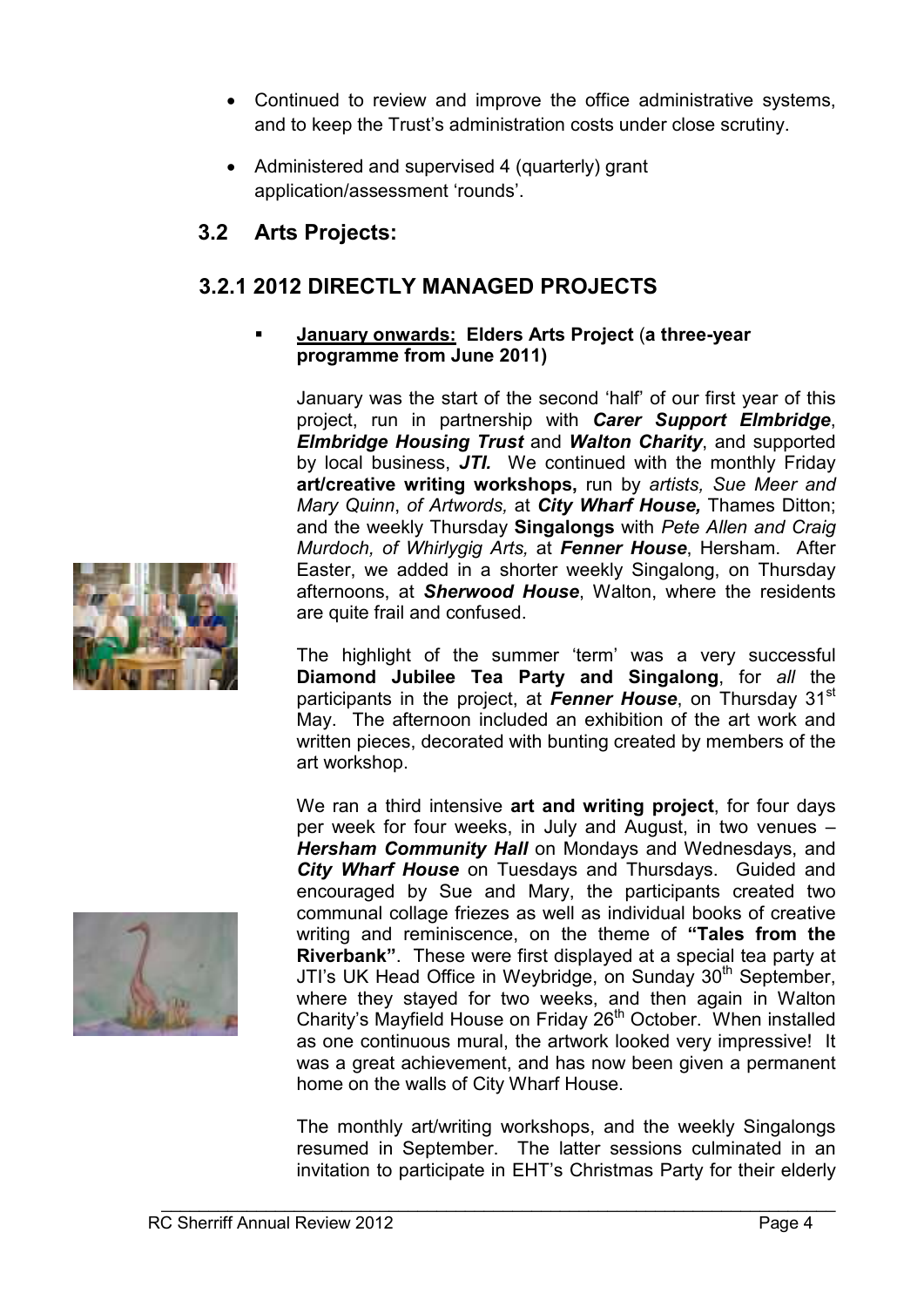residents, which took the form of a **Tea Dance and Festive Singalong, at the** *Hepworth Playhouse*, Walton, on 13<sup>th</sup> December, with Pete and Craig providing the entertainment and compering the proceedings.



As well as collaborating with our regular partners, we put a great deal of effort into promoting the Elders Arts Project more widely this year, including the Director addressing meetings of the *Elmbridge Older People's Advisory Body,* and of *EHT Scheme Managers*; and distributing flyers through the *Mealson-Wheels Service* and *Homesupport Elmbridge*. As a result, numbers attending the project regularly have increased quite dramatically: between 25-30 at the Fenner House Singalongs, 10  $-$  15 at Sherwood House, and 15  $-$  20 at the City Wharf art/writing workshops.

The project is definitely fulfilling its aim of breaking down social isolation among the elderly. Friendships have formed among the regular attendees and there is increasing cross-over between the art and the music groups. We have now expanded our activities even more, by organising fairly frequent group outings to shows and concerts, which are proving very popular. In autumn 2012, we took our members to see a classical orchestral concert in the courtyard of the *Royal Academy of Arts*, Piccadilly (at the invitation of JTI); *Walton and Weybridge Amateur Operatic Society's production of "Guys and Dolls"* at the Hepworth Playhouse; and the R C Sherriff Trust's *"Winter Proms"* at *Hinchley Wood School*

## **January - May: Silent Film Competition**

As a complement to a silent film project, centred around pioneering local *film-maker, Cecil Hepworth*, being put on by *riverhouse,* we ran a competition for young people (10-15 years) and adults, to make their own 5-minute silent film, on the theme of "The Homecoming". The closing date for entries was 16<sup>th</sup> April, and judging took place on  $25<sup>th</sup>$ . We received 3 adult entries, from which we selected one winner, and 8 entries in the Junior category, in which we awarded a joint first prize. The judging panel comprised *Gemma Aston*, Director of *Riverhouse Arts Centre*; *Kirsty Child*, Manager, *Everyman Cinema, Walton*; *Roger Michell*, theatre, film and television director ("Notting Hill", "Enduring Love", "The Mother" etc); and *Loretta Howells,* the Director of *RCST*.

There was a special, free screening of all the entries, for family and friends, at *riverhouse,* on the evening of Wednesday 23rd May. The three winning films were then shown as a prelude to the main feature, Hepworth's recently re-discovered classic silent film, *"Helen of Four Gates*", with a live soundtrack played by the *Elysian Quartet*, at the *Everyman Cinema*, Walton, on

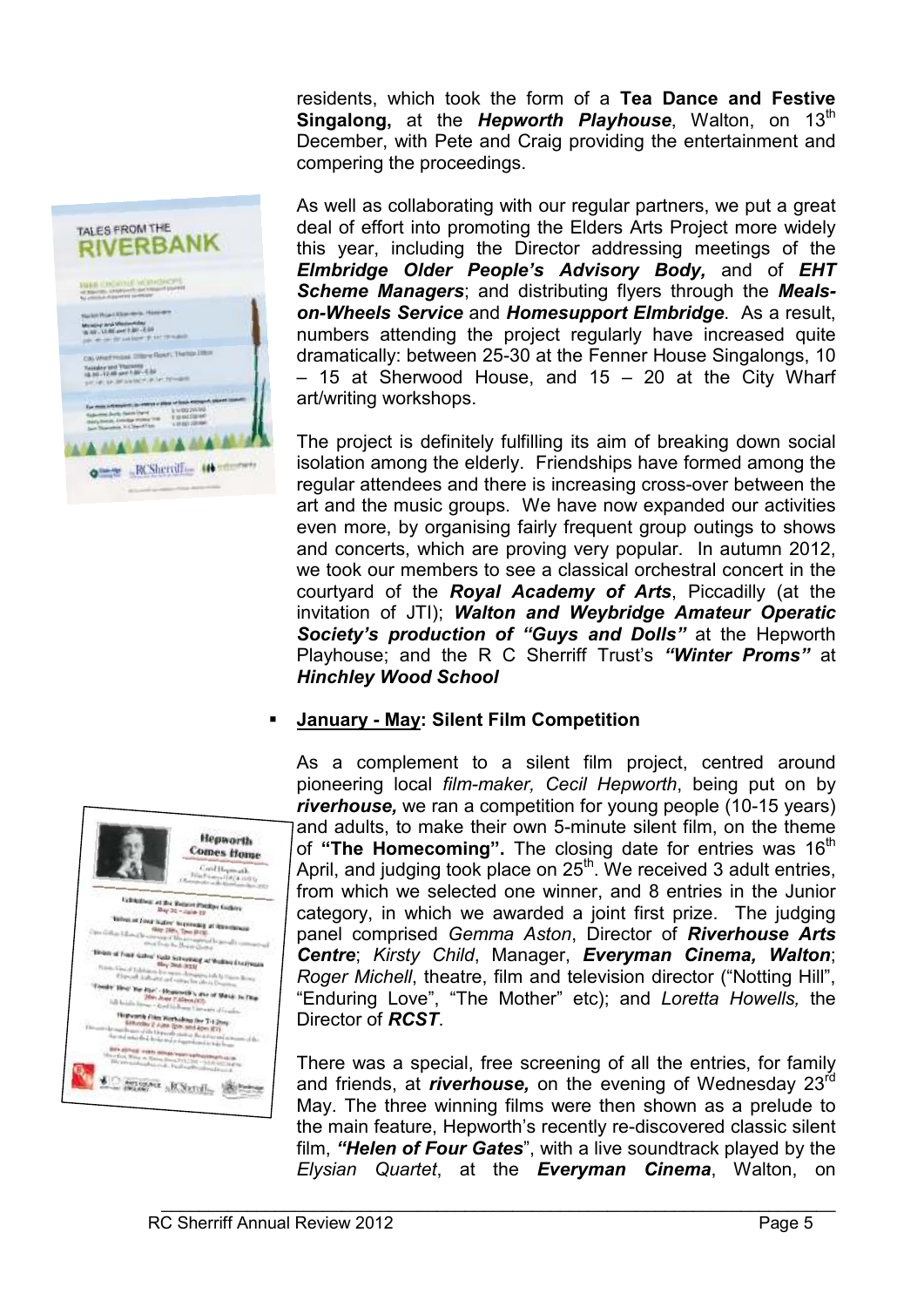Friday/Saturday  $25/26<sup>th</sup>$  May. The latter date was a Gala Night, which included a private view of the excellent *"Hepworth Comes Home"* exhibition in the *Robert Phillips Gallery*, which had been curated by *Maggs Latter* and *artist, Simon Dray*; music by *Surrey Brass* in the barn; and a lecture on Cecil Hepworth by *Simon Brown* from *Kingston University*, in riverhouse courtyard, before the entire audience boarded a vintage bus to be taken to the Everyman Cinema for the film showing, and prizegiving to the competition winners.

### **March: Visual Art Project with Julian Farrar**

We ran three very successful drawing workshops at *riverhouse,* for A-level art students from *Hinchley Wood* and *Rydens*  Schools, and for members of the *Walton and Weybridge Advocacy Group* art classes, with the *artist, Julian Farrar*, based on his exhibition, *"More than MEat"* in the *Robert Phillips Gallery.* 

### **June: Launch of 2012 Literary Competition**

The *Eighth* Annual Literary Competition was promoted to schools early in June, as a result of which, four booked creative writing workshops for the autumn term *(Esher CofE High School, Heathside, Royal Kent Primary and Westward Prep)*. The official launch to the public took place on Saturday  $23<sup>rd</sup>$  June

as part of EBC's *Leisure Live* event and flyers were made available on our website and through all our usual outlets – bookshops, community centres, *the Civic Centre*, EHT and Walton Charity Housing Schemes, libraries, museums and a mailout to all the individuals on our Literature database. The theme this year was **"A Dickens of a Christmas",** to celebrate the bicentenary of Charles Dickens' birth.



#### **July/August: Summer ArtsFest**



Our annual summer ArtsFest, for children aged 5 – 10, took place in the week beginning 30<sup>th</sup> July, in **Cobham Village Hall**; and the week beginning 13<sup>th</sup> August, in **Chandlers Field School,** *Molesey*. A team of *artists (Imogen Andrews, Jenny Cave-Jones and Claire Rye, led by Donagh Curwen)* plus *storyteller, Kevin Graal,* provided arts and crafts activities on the theme of "**Space Junk",** culminating in an inspiring exhibition of the very varied artwork, and a lively presentation of the participants' ideas.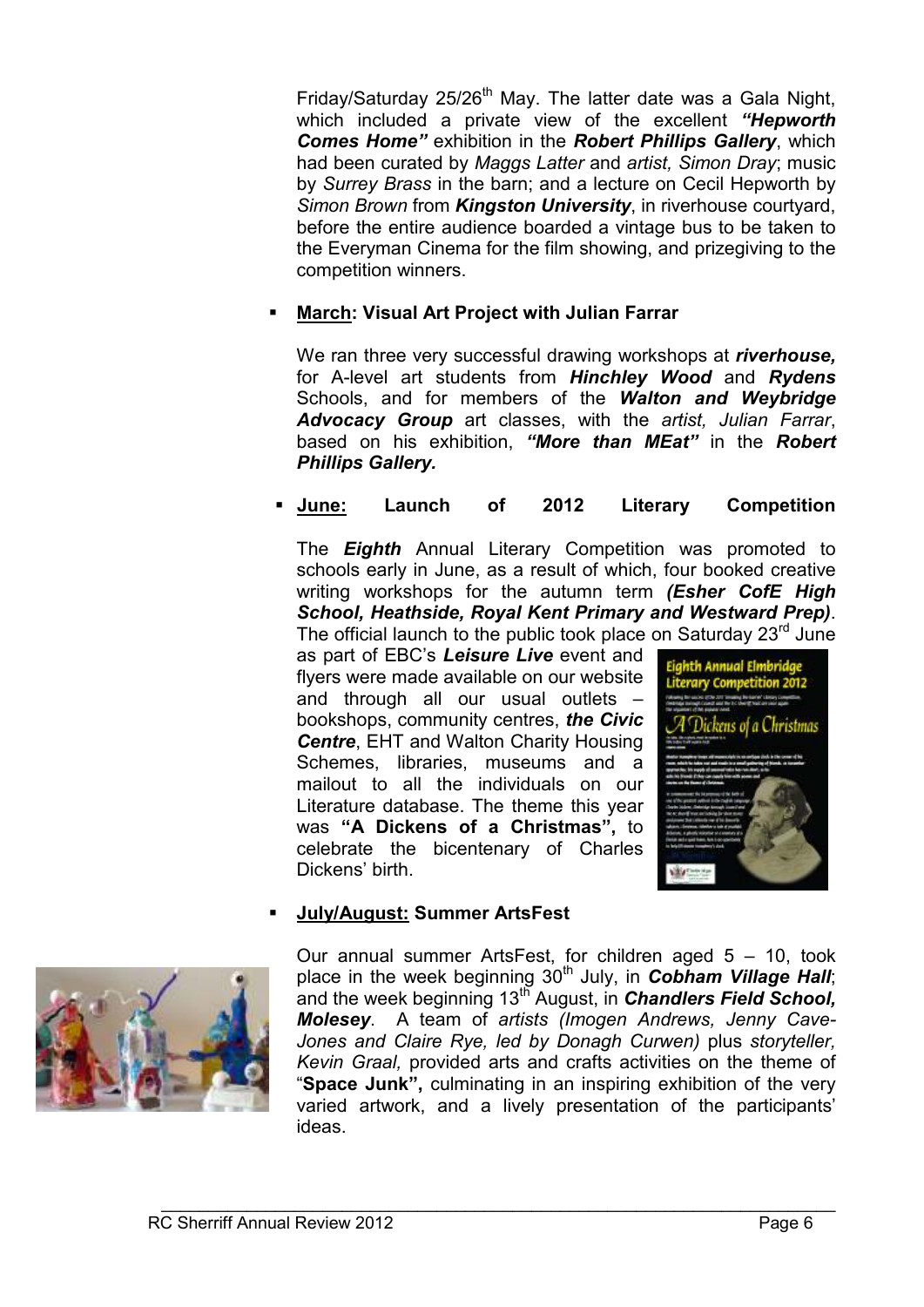Once again, we worked through EHT and *HomeStart* to target families in social housing, who would not be able to afford other holiday play schemes. However, this year, to help defray costs

(because we were employing more artists than previously), we charged a fee of £10 per week, £5 for siblings, which possibly proved a deterrent to some of the most needy families, as we had a few spare places on the Molesey week, although Cobham was full.



#### **July - November: The Eighth Annual Literary Competition, 2012: "A Dickens of a Christmas"**

The competition closed on 22<sup>nd</sup> October. We received 165 entries in total, divided this year into five, rather than four, categories: 23 in the 5-7 category; 49 in the 8-10 category; 47 in the 11-13 category; 8 in the 14-18 category; and 38 adults.

Four schools submitted mass entries from their pupils: *Esher CofE High School, Heathside, Royal Kent Primary and St Charles Borromeo Catholic Primary*, three of whom had had subsidised creative writing workshops during the early part of the autumn term, from two of our judges, *Susannah Cherry and Adrienne Dines*.

Judging took place on Monday  $29<sup>th</sup>$  October, and, as in previous years, the judges were *Susannah Rickards Cherry* (writer of short stories and creative writing tutor) *and Sylvia Green* (children's



author) for the juniors and *Adrienne Dines* (novelist) *and Agnes Meadows* (poet) for the 14+ group. They tried to ensure that each school would be represented at the reading/prizegiving evenings, without compromising on literary quality.

Among the adult entries we had a huge variation in standard and imagination, as usual; but it was good to see new people taking prizes again this year.

The prizegiving and public readings for the Literary Competition took place at *riverhouse* on Wednesday 14<sup>th</sup> November at 6.30pm, for the  $5 - 13$  year olds, and Thursday 15<sup>th</sup> November. at 7.30pm, for the older categories. The entries were adapted into performance pieces, often for several voices, and were beautifully read by *Simon Cherry* (actor, writer and TV producer), *Adrienne Dines* and *Agnes Meadows*, assisted by *Loretta Howells* (Director of the R C Sherriff Trust).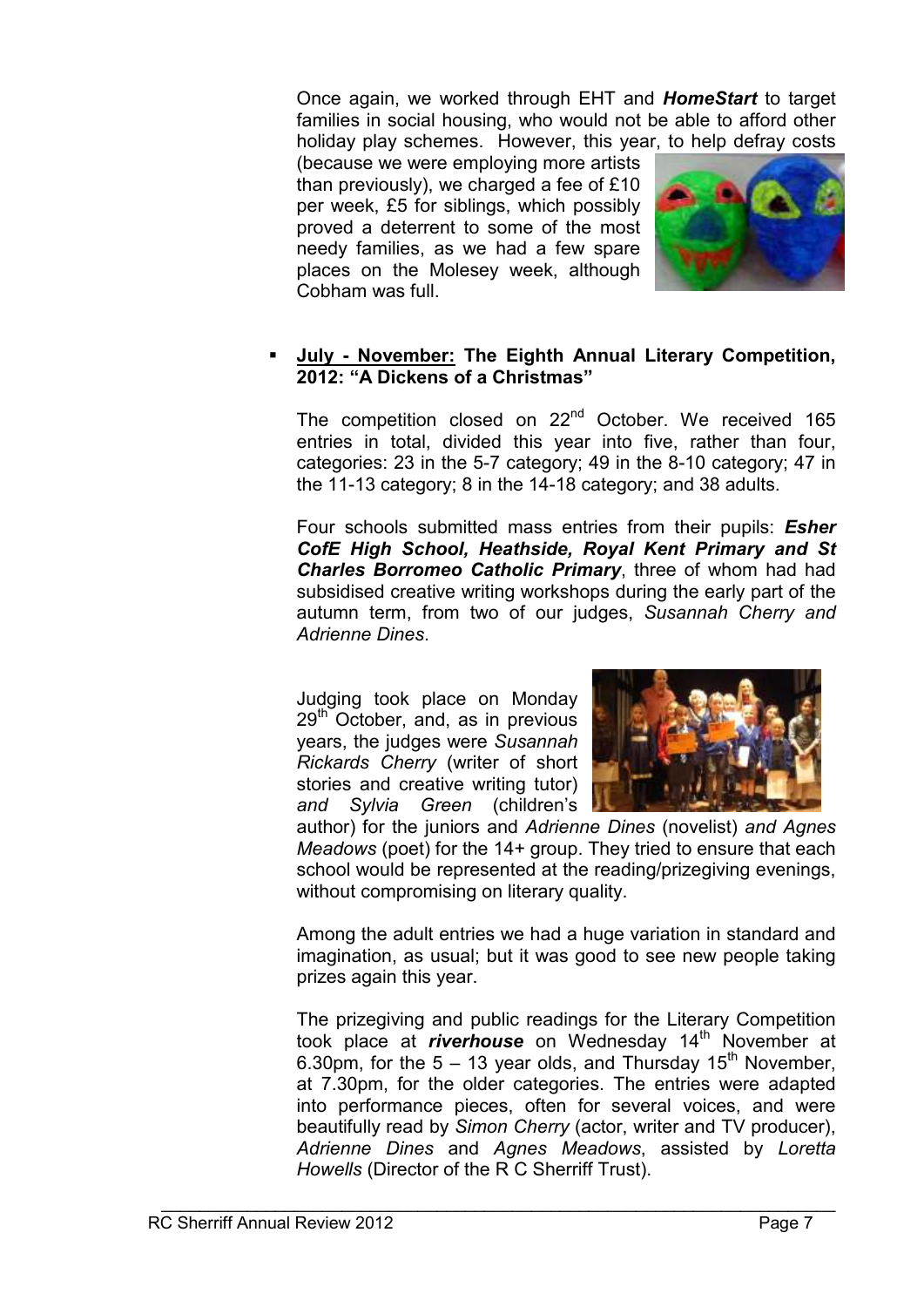

This was the second time that we had 'celebrity guests'. *Sarah Mussi*, a writer of award-winning novels for teenagers, presented the prizes for the junior categories, and gave a very entertaining talk. This evening was also attended by *Councillor Janet Turner*, *the Mayor of Elmbridge,* who later awarded Diamond Jubilee medals to the first, second and third prizewinners aged between 5 – 18, which was a very thoughtful gesture. *Lucinda Hawksley* was the guest speaker and presenter of prizes for the 14+ categories. As the great-great-great-granddaughter of *Charles Dickens*, and biographer of his artist daughter, Katy, she gave an inspirational talk about the potential that writers have to bring about change in society, using Dickens' novel *"Nicholas Nickleby"* as a prime example.

These evenings were, once again, extremely rewarding and enjoyable events, much appreciated by the writers and their teachers, families and friends.

#### **November: Winter Proms, 24/25th November**

The Arts Development Officer at EBC organised *"Look:Hear*", in November, a pilot **Youth Arts Festival** in the borough, including a weekend each of dance and drama workshops, and an art exhibition. Our contribution was to run the first-ever **schools Winter Prom, on Saturday/Sunday 24/25<sup>th</sup> November.** 

300 students from five secondary schools *(Esher College, Esher CofE High School, Heathside, Hinchley Wood and* 

*RES)* took to the stage of *Hinchley Wood School,* on  $24<sup>th</sup>$ , in an explosion of gospel singing, under the tutelage of the *ACM Gospel Choir*, followed by a rousing performance from a massed brass/percussion/woodwind



band led by *Majestic Brass* (who were also our headline act) to



round off the first day. The amount of talent showcased by the various choirs, instrumental ensembles and soloists from each of the schools, during the afternoon, had also been very impressive.

On the second day (Sunday 25<sup>th</sup>), the **Promenade Choir** and the *Loveday Singers*, both produced a varied repertoire and absolutely beautiful singing, with the *Esher Swing Band* and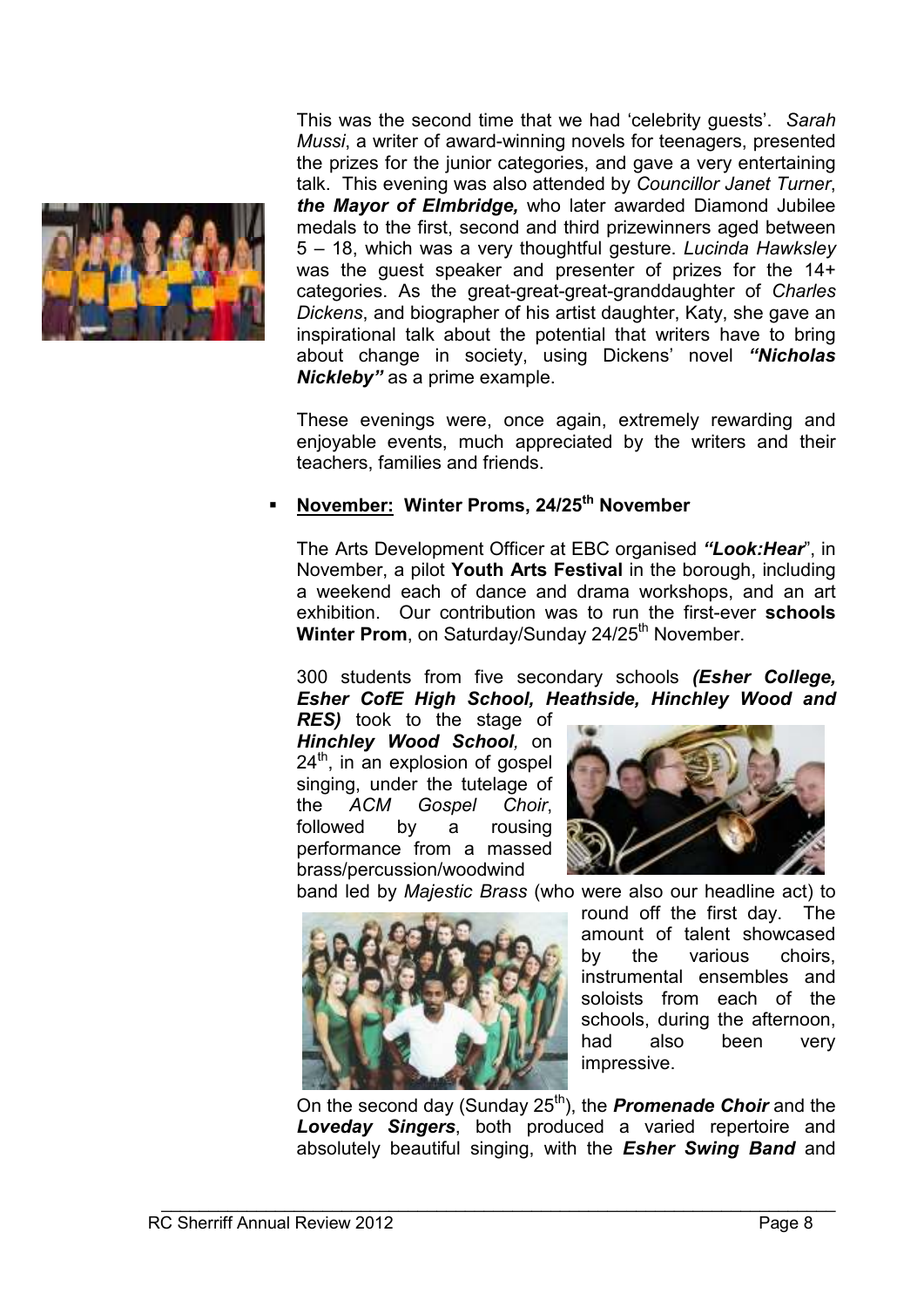*Crafty Clarinets* adding some instrumental variety to the programme.

The whole weekend was a great success and a fitting finale to both the "Look:Hear" Festival and our action-packed year.

## **3.2.2 OTHER INITIATIVES FINANCIALLY SUPPORTED BY THE TRUST, THROUGH PARTNER ORGANISATIONS**

- The Trust continued its involvement as a community partner in **The Elmbridge Hundred** project, originally conceived to celebrate the centenary of *Elmbridge Museum.* 2012 proved a disappointing year for the project, however, as, despite a strong application, we failed to achieve Arts Council funding for the creation of the 100 Poetic Plaques and the accompanying History Trail around the borough. We were also unsuccessful in attracting significant sponsorship from local businesses (perhaps not surprisingly in these recessionary times). The Steering Group will be considering alternative ways to carry the project forward.
- The Trust also continued its financial support to **"Fast and Loose" Theatre Company**, with a grant towards their excellent spring production of *Shakespeare's "Much Ado About Nothing".* Sadly, the founder and Artistic Director of the company, *Celia Andrews,* decided that she could no longer continue beyond 2012. Fast and Loose 'went out on a high' with their final show, in the October half-term week: a very good production of *Ben Jonson's "The Alchemist",* with a young and enthusiastic cast, who performed this extremely difficult play with great skill and confidence. Over its five years of existence, the theatre company had achieved its aim of bringing high quality productions of classic drama, to Elmbridge, and of giving opportunities to young professional actors and directors. It will leave a gap in the drama provision in the borough.
- The visual arts programme at **St George's Church**, Esher, was curated by *artist, Rebecca Price*, this year. It consisted of four main components: *"Dance Signatures",* an exhibition and residency by *artist, Richenda Court*, in March-April, exploring the relationship between art and movement; *"Modern Madonnas"*, in May-June, an exhibition by groundbreaking female artists

chosen from Surrey and the South-East, celebrating the 'mother and child' relationship; *"The Big Draw",* a family art workshop on Saturday  $13<sup>th</sup>$  October, as part of the annual international initiative; and, bringing the season to a close in November, **"Look:Hear",** an exhibition showcasing the best of







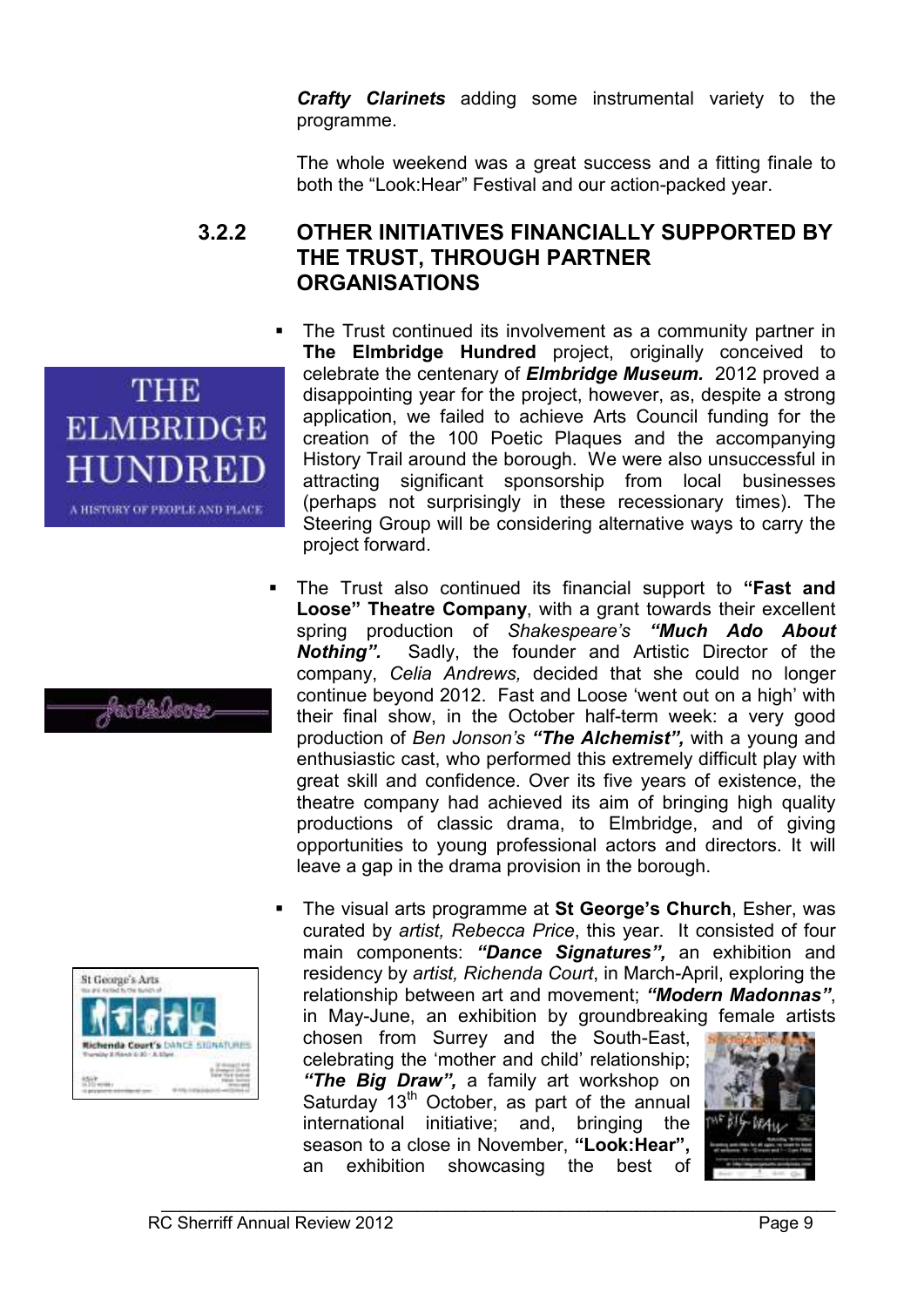Elmbridge's young artists as part of EBC's first Youth Arts Festival.

St George's also put on a series of music workshops and concerts throughout the year.

- The Trust once again allocated funds to **Love of Learning**, to enable them to run a *programme of arts-based workshops*, led by professional artists, for disadvantaged parents and their children, in children's centres, primary schools and community centres around the borough, throughout the year. The aim of the sessions was to encourage better communication and a closer relationship between family members, and to teach them skills in how to play creatively together. The focus this year was on making *puppets* and then developing stories and short plays with them, and the organisers were delighted with the imagination shown and with the positive feedback from parents.
- The Trust contributed funds towards **Painshill Park's 30th Anniversary Arts Project** by supporting *a residency and education programme, with artists, Richenda Court and Jono Retallick,* who worked with *St Andrews Primary School*, **Cobham,** and *Walton Leigh Special School*. The young pupils all had a very creative, enthusiastic response to their visit to this historic landscape.
- The Trust awarded a grant to **Surrey Brass** to enable them to commemorate their **10th Anniversary** through the commission of a new piece of music, entitled *"Brass Energy",* from renowned *conductor/composer, Barry Forgie*. This was given its world premiere at a concert at the **Vera Fletcher Hall** on Saturday 24<sup>th</sup> November.





- For the third year, our *Project Manager, Sam Thompson*, provided advice and practical support to the organisers of the **Walton Festival**  of Light, and managed the parade on the night (Saturday 17<sup>th</sup> November).This annual event was funded almost entirely by *Walton Business Group and the Heart*. Music for the procession was provided by *the Oatlands Pipe Band* and the *Molesey Scout Band.* Lantern-making workshops, led by *artist, Donagh Curwen,* were held in the local schools, *Walton Centre for the Retired,* and for *Elmbridge Community Link.* As in previous years, the traders were very pleased with the increased footfall and sales.
- The Director continued as a Trustee (on a personal basis) of **Hinchley Wood Education Trust**, and of the **Voice Education**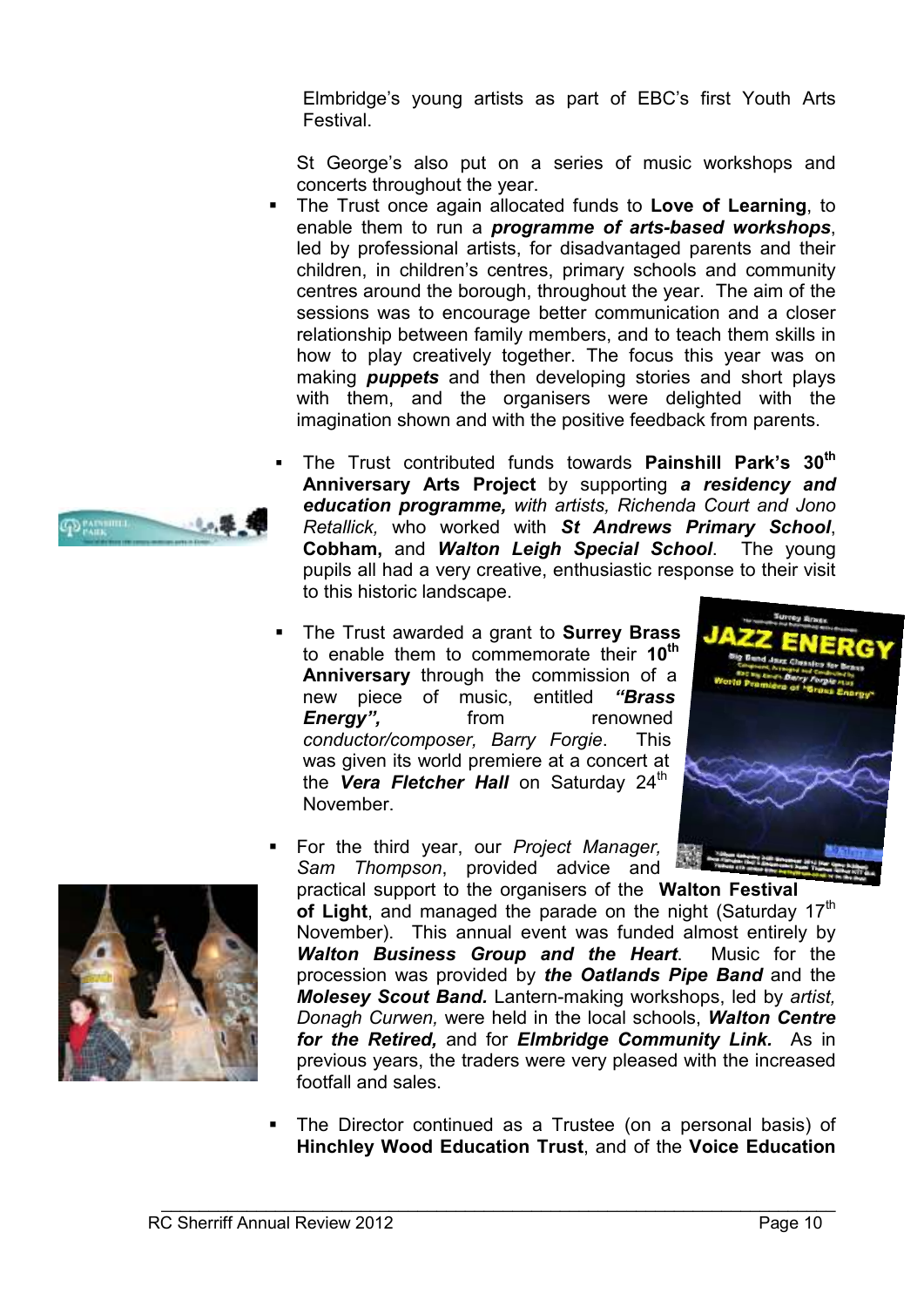**Trust** (comprising *Burhill and The Orchard Infant Schools* and *Chandler's Field Primary and Cleves Junior Schools*).

## **3.3 Grants:**

- **46** grants were awarded during the year, through a combination of Arts Initiative Projects delivered by partner organisations, Regularly Funded Organisations, Three year Funding, and the four Open Application deadlines, dispensing a total of *£61,151.* The "Actual" total dispensed will be less, as not all the Underwriting Grants will have been taken up in full.
- A list of all the grants awarded, by type of grant (Appendix I) is attached, plus an analysis per art form (Appendix II), and of the 'geographic spread' of this expenditure, throughout the borough (Appendix III).

# **4. PROGRAMME FOR 2013:**

## **4.1 Directly Managed Arts Projects:**

## **January – December: Elders Arts Project**

This project has been going from strength to strength over the past two years; so we want to continue to build on that success. We will continue the *weekly Singalongs* at Fenner House and Sherwood House, and the *monthly art and writing workshops* at City Wharf; and we will offer taster sessions in either discipline to other retirement communities, as appropriate. The *intensive four-week summer art project* will be focusing *on films and film-making*, linking in to our 20<sup>th</sup> Anniversary Sherriff Film Festival.

## **February – July:**

**Art competition** for schools, art classes and community groups, to design a poster linked to the films being shown in the autumn

## **June/July:**

Launch of the ninth **Elmbridge Literary Competition** (in partnership with *EBC*), focusing on creating short plays, in honour of R C Sherriff, with a playwriting weekend in July to offer ideas and help.

## **June – September:**

A **photographic exhibition**, touring to 10 venues around the borough, providing a retrospective of major Trust projects from the past 20 years.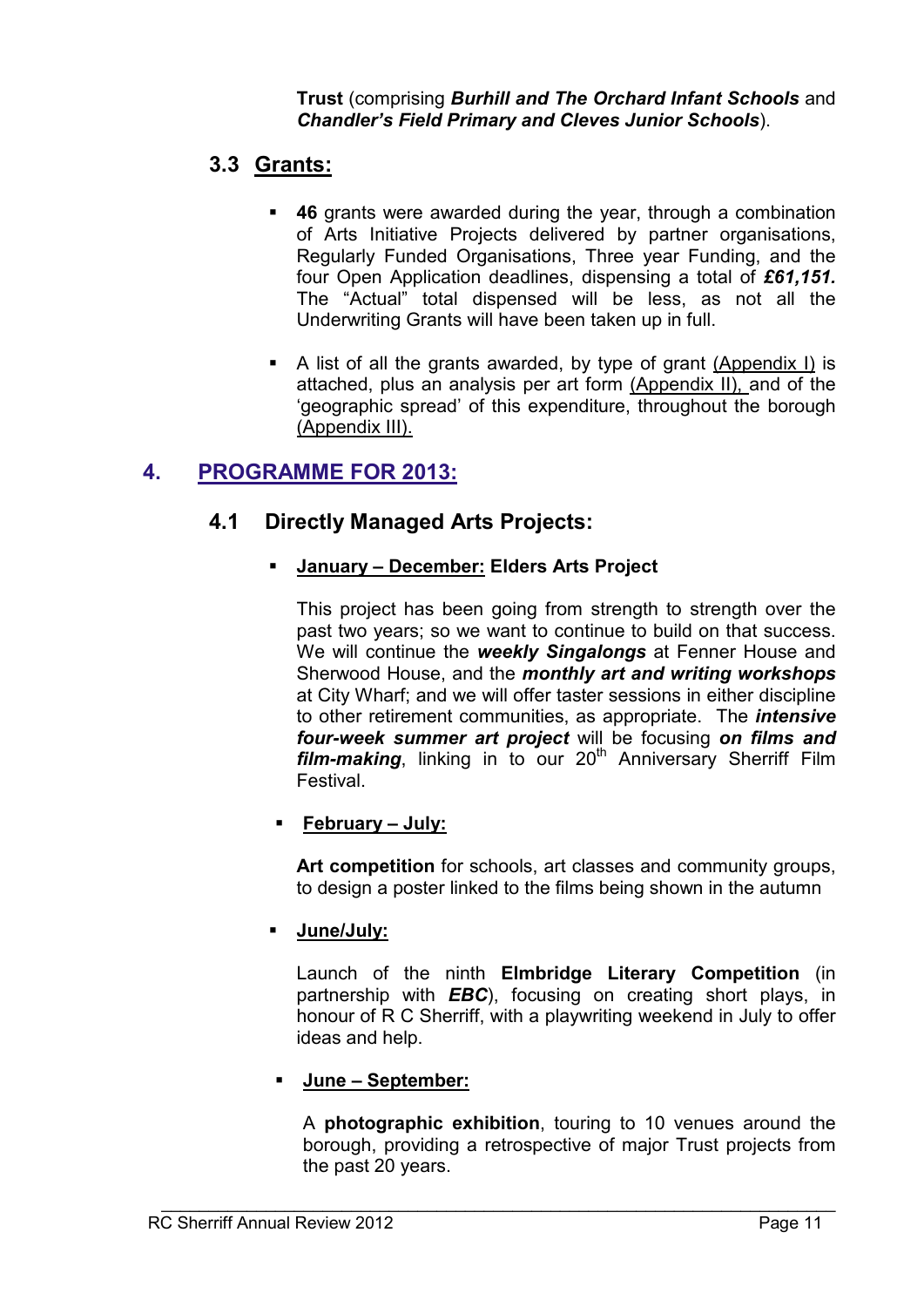A **new anniversary project** for community groups, individual artists, and the general public, to paint glass bricks to contribute to *a glass wall*, to be installed at the Medicine Garden, Cobham, as a permanent memorial to the R C Sherriff Trust.

- **August: ArtsFest** for children
- One week of subsidised summer holiday arts activities, primarily for children living in social housing.

## **October: 20th Anniversary Month**

 **Secondary Schools Autumn Prom**: an evening concert, showcasing their pupils, with a *massed gospel choir*, led by the *ACM Gospel Choir,* as a finale.

*Festival of films* with screenplays by R C Sherriff, at venues around the borough, plus a *concert of Film music*, by *Surrey Brass*, at the Hepworth Playhouse

**Exhibition of works** by artists who have been supported by, or worked for, RCST over the past two decades, in the *Robert*  **Phillips Gallery**, with the retrospective photographic exhibition in the *riverhouse barn*.

Closing date for the *Literary Competition*.

 **November: Ninth Elmbridge Literary Competition**, (in partnership with *Elmbridge Borough Council*).

The *judging* of the Literary Competition, followed by the *prizegiving* and rehearsed *readings* of the winning plays, linked with a **Rehearsed reading** of *"The Hopkins Manuscript",* a science fiction novel by R C Sherriff, at the *Vera Fletcher Hall*.

### **4.2 Other Initiatives - To Be Achieved Through Partner Organisations**

- Continued representation on the **Elmbridge Hundred** Steering Group with the Elmbridge Museum, Elmbridge Borough Council, Brooklands Museum and lead artist, Alistair Grant
- Continued financial support to **Love of Learning** to provide a programme of arts workshops for disadvantaged families, around the borough, throughout the year.
- Continued financial support for weekly **art workshops** for *Walton & Weybridge Advocacy Group*, with *artist, Corinne Manches*, culminating in an exhibition.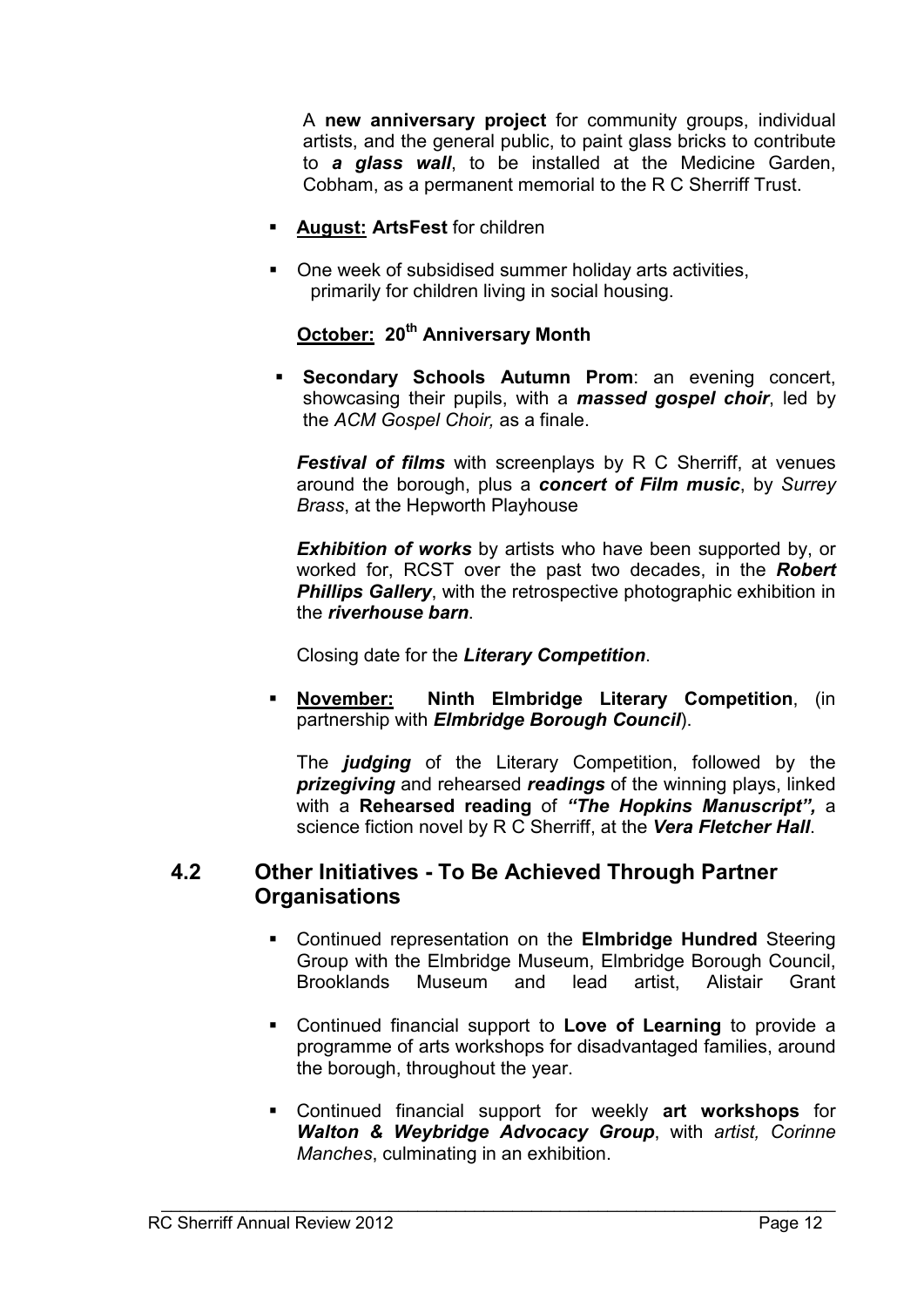## **4.3 General Management, Marketing and Networking:**

- Organising and convening 4 (quarterly) Board meetings
- Administration of 4 (quarterly) grant application deadlines/assessments
- Production of 3 editions of *"Arts Focus"*
- Continued improvement of the design, usefulness and accessibility of *the Trust's website*
- Continued improvement of the *"Recommended Artists"* list, and promotion of this service to schools, youth centres and community groups
- Continued membership of the *Hinchley Wood Education Trust*
- Continued expansion of our network of Elmbridge and Surrey contacts/organisations.

## **5. TRUSTEES**

The following served as Board Members and Trustees in the course of the year:

- **Cllr Barry Cheyne**
- **Cllr Nigel Cooper** *(Vice-Chairman)*
- **Cllr Mrs Elizabeth Cooper**
- **Cllr Mrs Claire Gibbins** *(resigned January 2012)*
- **Cllr Mrs Shweta Kapadia**
- **Cllr Mrs Ruth Lyon**
- **Mr Brian Nathan** *(appointed April 2012)*
- **Mr Frank Renton** *(appointed April 2012)*
- **Cllr Mrs Tannia Shipley** *(Chairman)*
- **Ms Wendy Smithers**
- **Cllr James Vickers**
- **Co-opted members: Mr David Walsh** *(Asset Management Consultant)*

## 6. STAFFING

#### **Permanent:**

**Loretta Howells**: *Director (full-time)* 

**Sandra (Sam) Thompson:** *Administrator/Project Manager (full-time)* 

**Dean Blanchard**: *Treasurer (part-time),* assisted by **Michelle Rowley**, *both of whom are employees of Elmbridge Borough Council* (Finance Department).

## **Freelance:**

**Alphaset Printers** printed the three issues of *Arts Focus* during the year.

**Tim Kerr**, a *sound engineer*, continued to maintain, and advise on, the Trust's *radio microphones*, as a volunteer.